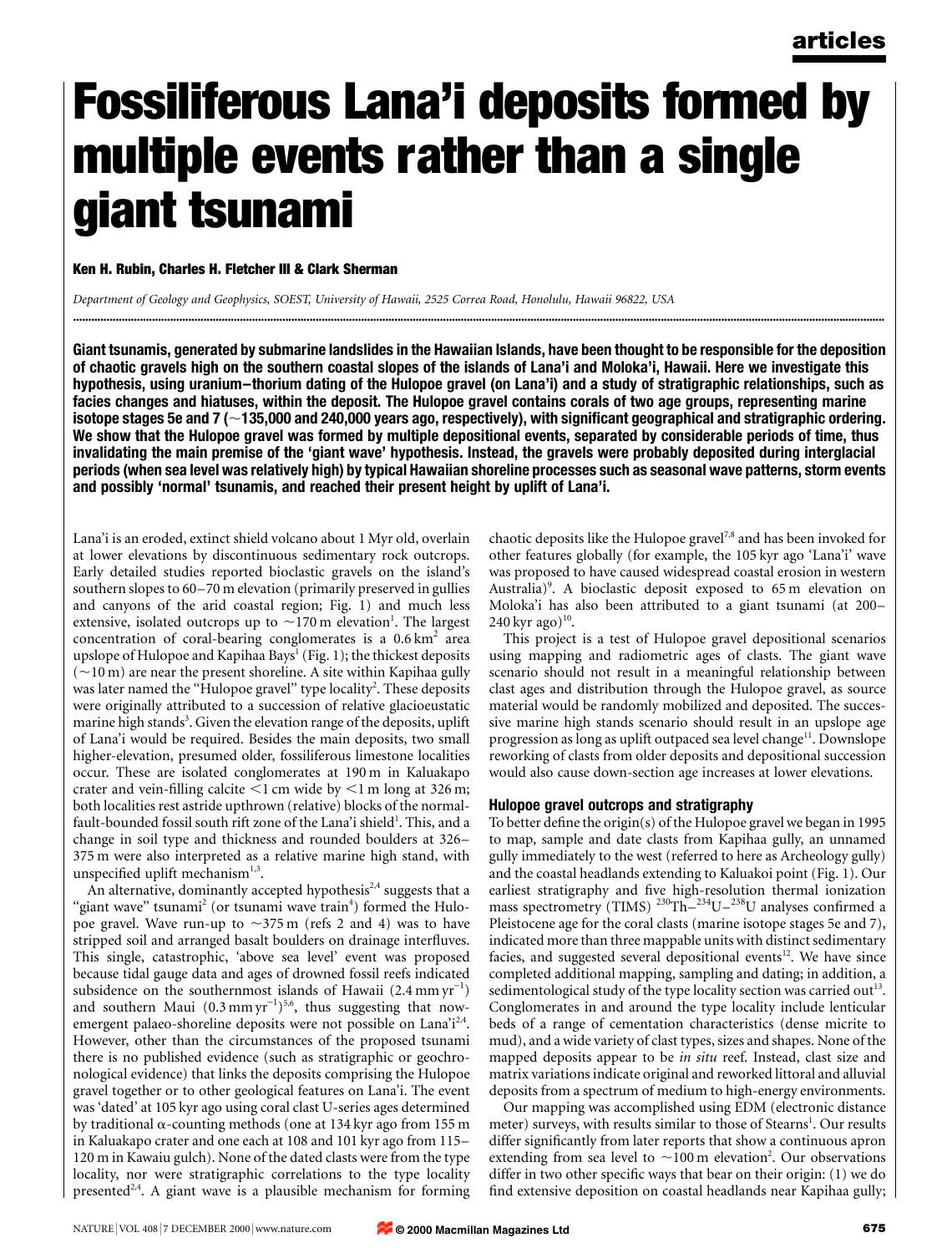and  $(2)$  in three gullies examined we do not find deposits concentrated on the west sides<sup>4</sup> (for example, most Archeology gully gravels are on the eastern wall). Supposed deposit thickening on western sides of gullies and lack of deposition on headlands was argued to indicate an oblique giant wave deposition angle and backwash stripping of headlands, respectively<sup>4</sup>. Our multiple unit stratigraphy<sup>12</sup> also differs from the tsunami model<sup>2,4</sup> (which has one stratigraphic unit composed of six beds of alternating coarseness and coral abundance, proposed to result from run-up and backwash of a three-wave giant tsunami). Eight stratigraphic units have since been identified at the type locality, including three subaerial time break disconformities (with truncated palaeosols and root casts)<sup>13</sup>. Our geochronological system of sampling is consistent with the newest stratigraphy, and includes a thick sequence of poorly-sorted conglomerates organized in the lower elevations of Archeology and Kapihaa gullies into two reversely graded sequences dominated by subrounded to subangular clasts of basalt ( $\geq 80\%$ ) and coral (0-20 vol.%). Coral clasts are conspicuously absent from these beds in two 75–100 m stretches along Kapihaa gully, although other apparently non-marine calcareous clasts (for example, pieces of caliche) occur, indicating discontinuity of bioclast deposition. These beds overlie a well-cemented bioclastic basal unit in Kapihaa gully that at 18–25 m elevation forms prominent gully floor outcrops. In other places, bedrock basalt floors the gully. An important feature of the type locality stratigraphy is a red-brown mud/sand matrix-supported basalt gravel layer just above our basal unit (units A and B in



Figure 1 Summary of the study area on the southern coast of Lana'i, Hawaii. a, e, g, Graphical representations of each outcrop studied (basalt clasts are black, corals are white, and basalt bedrock on the headlands is grey). Sampling elevations within the sections are depicted by arrowheads with  $Th-U$  ages as labels.  $c$ , Map with sampling sites for coral clast dating (10-m contour interval). Outcrops of Hulopoe gravel are shown in light grey, normal faults are depicted by lines with a circle on the down-dropped side<sup>1</sup>. d, Map of Lana'i. The area depicted in c is enclosed within the rectangle. f, Representation

of the general relationships between gravel beds (black, dark grey), basalt basement (light grey), and the coastal terrace (white bricks). **b**, Composite plot of age versus elevation in section. Symbols in this panel are keyed to outcrop location: lower (inverse triangles), mid (right triangles), and upper (triangles) Kapihaa gully; lower (diamonds) and upper (squares) Archeology gully; Kapihaa headland (circles); coastal terrace (stars)).  $a-g$ , Black and grey filled symbols represent most reliable stage 5e and stage 7 ages (respectively) and open symbols represent least reliable ages (see Methods for tests of age reliability).

**© 2000 Macmillan Magazines Ltd**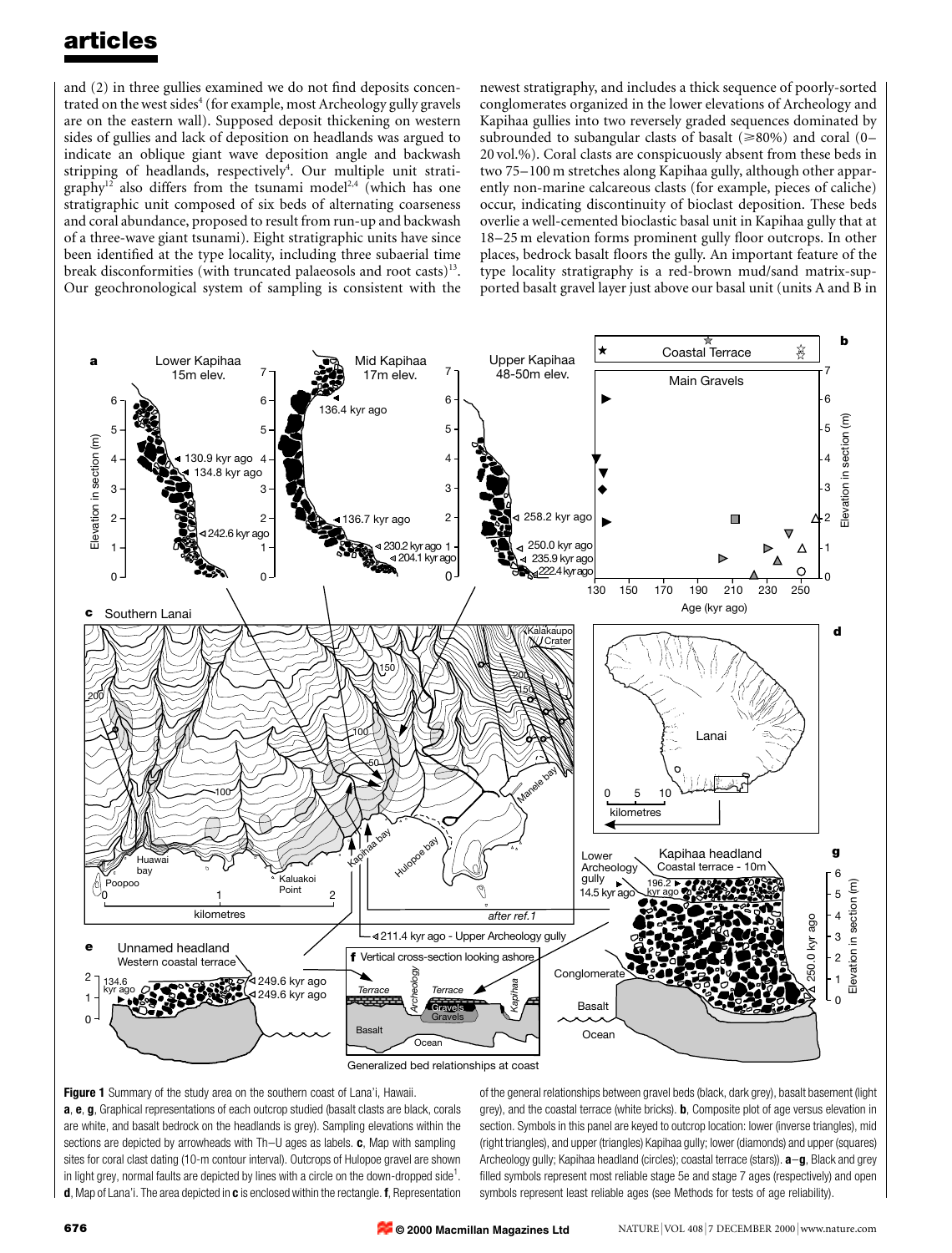ref. 13), interpreted as an alluvial deposit and bounded by two of three "time-gap" disconformities of the sequence $13$ .

This entire sequence is overlain in the near-coastal region by what we term a 'Coastal Terrace' deposit, which is a weakly lithified unit with calcareous cement containing a somewhat higher percentage of coral clasts  $(30-40\%)$ , as well as mollusc and gastropod shells, foraminifera, and lithified beach rock (Fig.  $1e-g$ ). Importantly, this lithologically distinct unit clearly overlies all other gravel units near the mouths of gullies, mantles bedrock basalt unconformably at nearby coastal headlands and sea cliffs $12$ , and contains clasts that were probably reworked from stratigraphically lower beds<sup>13</sup>. The terrace mantles the other deposits and basalts uniformly and was thus clearly deposited in a separate event with significantly different preservation characteristics and a different immediate origin from that of the other gravel beds. Where the terrace overlies gravels at the coast it is uniformly 1 m thick but locally reaches 2 m thick over bedrock, infilling pre-existing topography. It has a uniform  $6-8^\circ$ seaward dip, forming a relatively constant elevation terrace at equal distance back from the sea, and on headlands is commonly undercut by erosion at its base, forming a visor. It is restricted to near the coast and in Archeology gully can be traced as a continuous layer inland to  $\sim$ 100 m from Kapihaa headland (Fig. 1).

Thus, the previously named Hulopoe gravel is a collection of several units that we group into `Basal', `Middle' and `Coastal Terrace' for ease of discussion. Together the basal and middle packages form the `Main body' of the Hulopoe gravel (MB). We sampled five locales within the MB, a series of coastal terrace sites where it overlies basalt to the west of Archeology gully, and a modern lithified shoreline gravel (LSG) of subrounded basalt clasts, coral clasts, and coralline algae. No suitable samples for dating were found at the Hulopoe gravel type locality outcrop, although our lower and mid Kapihaa sites bracket it by  $\sim$ 75 m on either side. Dated clasts were massive coral forms (primarily Porites lobata) excavated from well-lithified strata.

resolution TIMS<sup>230</sup>Th<sup>-234</sup>U<sup>-238</sup>U analyses (Table 1). Calculated ages fall into two groupings: 130.9-136.7 kyr ago, and 196.2-258.2 kyr ago (Fig. 2). These correspond to the last two interglacial marine high stands and were times of enhanced coral growth/reef preservation in Hawaiian waters $14-16$ . Three clasts from the LSG were also dated late Holocene  $(2.0-3.2 \text{ kyr ago})$ , correlating with the age of the Kapapa marine high stand<sup>17</sup>.

Eight of the 18 Hulopoe gravel samples were analysed in replicate, agreeing to 0.06 to 0.8%. The stage 7 group age range is larger than expected from analytical reproducibility (the best and worst replicates were in this group and replicate to 0.2 to 3% of the overall age range). Analytical errors do not appear to have contributed significantly to the data spread, but geological errors may very well have done so, owing to the complex depositional history and the present conditions of subaerial exposure. Broadly speaking, all of the dated specimens show evidence for meteoric diagenesis (exterior surface discolouration, recrystallization to calcite, Fe-rich mineralization on interior domains, minor dissolution textures) as well as a second phase of either meteoric or marine diagenesis (micritic cementation). Although we took great care to obtain the most-pristine appearing part of each sample, almost certainly some altered material was analysed, and some ages may thus be less reliable than others. Commonly employed geochemical tests of closed-system isotopic evolution since coral death are described in the Methods.

Samples with reliable stage 5e ages (based primarily on calculated initial  $^{234}$ U/ $^{238}$ U) span 130.9 to 136.7 kyr. Many of these ages overlap with a recently suggested age for the penultimate 5e deglaciation  $(135 \pm 2.5 \,\text{kyr}$  ago)<sup>18</sup> and with coral ages within the *in situ* 5e reef formation on  $O^{\prime}$ ahu<sup>14,15</sup>. Some but not all of the stage 7 age range is likely to be real: the most reliable stage 7 samples are in two clusters (196.2 to 211.4 kyr ago, three sample mean is 204 kyr ago and one sample was 230.2 kyr ago). Two other less reliable ages (222.4 and 235.9 kyr ago) are sufficiently close to the latter to suggest that they are also valid (mean of second three-sample cluster is 230 kyr ago). The younger cluster correlates with late in the stage 7 interglacial (events  $7.1-7.3$ ) and the older cluster correlates with event  $7.5^{19}$ .

## **Geochronology**

The ages of 18 Hulopoe gravel coral clasts were determined by high-

|                         | Table 1 Sample particulars, U-series data, ages and $2\sigma$ uncertainties |                  |                 |                  |                 |                                                          |                                        |                              |                 |                              |
|-------------------------|-----------------------------------------------------------------------------|------------------|-----------------|------------------|-----------------|----------------------------------------------------------|----------------------------------------|------------------------------|-----------------|------------------------------|
| Location and<br>samples | Site                                                                        | Elevation<br>(m) | Calcite<br>$\%$ | U (ng $g^{-1}$ ) | Th $(pgg^{-1})$ | $232$ Th $/238$ U<br>atom ratio $\times$ 10 <sup>5</sup> | $(^{230}Th/^{238}U)$<br>activity ratio | $\delta^{234}$ U<br>measured | Age (kyr ago)   | $\delta^{234}U_i$<br>initial |
| Hylopoe bay             |                                                                             |                  |                 |                  |                 |                                                          |                                        |                              |                 |                              |
| Lan2-1-2                | Tidal                                                                       | 0.50             | 0               | $2,612 \pm 7$    | $101 \pm 0.4$   | $4.01 \pm 0.02$                                          | $0.0210 \pm 0.0007$                    | $146.1 \pm 2.3$              | $2.01 \pm 0.07$ | $147 \pm 2$                  |
| Lan2-1-1                | Tidal                                                                       | 0.50             | $\Omega$        | $3.248 \pm 8$    | $379 \pm 0.9$   | $12.1 \pm 0.04$                                          | $0.0213 \pm 0.0006$                    | $147.1 \pm 1.5$              | $2.04 \pm 0.06$ | $148 \pm 1$                  |
| Lan2-1-4                | Tidal                                                                       | 0.50             | $\Omega$        | $2.692 \pm 7$    | $198 \pm 0.4$   | $7.60 \pm 0.02$                                          | $0.0334 \pm 0.0007$                    | $145.0 \pm 3.2$              | $3.22 \pm 0.07$ | $146 \pm 3$                  |
| Coastal                 |                                                                             |                  |                 |                  |                 |                                                          |                                        |                              |                 |                              |
| Lan3-3-1                | Western                                                                     | 3.8              | < 2.3           | $2,861 \pm 7$    | $287 \pm 0.5$   | $10.4 \pm 0.03$                                          | $0.795 \pm 0.004$                      | $102.8 \pm 2.2$              | $134.6 \pm 0.9$ | $151 \pm 3$                  |
| Lan3-2-2                | Western                                                                     | 3.8              | < 2.3           | $2.705 \pm 7$    | $170 \pm 0.3$   | $6.51 \pm 0.02$                                          | $1.004 \pm 0.005$                      | $91.0 \pm 1.9$               | $249.6 \pm 1.6$ | $185 \pm 4$                  |
| Lan3-4-1                | Western                                                                     | 2.3              | < 2.3           | $3.001 \pm 8$    | $110 \pm 0.2$   | $3.78 \pm 0.01$                                          | $0.996 \pm 0.005$                      | $83.8 \pm 1.9$               | $249.6 \pm 1.6$ | $170 \pm 9$                  |
| Lan1-0-1                | Kapihua headland                                                            | 8                | 0               | $3,153 \pm 9$    | $25 \pm 0.3$    | $0.82 \pm 0.01$                                          | $0.923 \pm 0.005$                      | $85.0 \pm 5.1$               | $196.2 \pm 1.3$ | $148 \pm 9$                  |
| Lan2-2-3                | Kapihua headland                                                            | 4.2              | < 2.3           | $2.754 \pm 7$    | $209 \pm 0.7$   | $7.86 \pm 0.03$                                          | $0.997 \pm 0.006$                      | $84.7 \pm 2.0$               | $250.0 \pm 1.7$ | $172 \pm 4$                  |
| Archeology gully        |                                                                             |                  |                 |                  |                 |                                                          |                                        |                              |                 |                              |
| Lan2-7-1                | Low                                                                         | 9.7              | 0               | $2.838 \pm 7$    | $145 \pm 2.5$   | $5.28 \pm 0.09$                                          | $0.803 \pm 0.004$                      | $111.7 \pm 2.3$              | $134.5 \pm 0.9$ | $164 \pm 3$                  |
| Lan2-8-1                | Upper                                                                       | 35               | 3.3             | $3.068 \pm 8$    | $607 \pm 2.1$   | $20.4 \pm 0.09$                                          | $0.945 \pm 0.006$                      | $82.4 \pm 1.8$               | $211.4 \pm 1.5$ | $150 \pm 3$                  |
| Kapihua gully           |                                                                             |                  |                 |                  |                 |                                                          |                                        |                              |                 |                              |
| Lan1-2h-1               | Low                                                                         | 20               | 2.3             | $3.043 \pm 8$    | $637 \pm 2.7$   | $21.6 \pm 0.11$                                          | $0.783 \pm 0.009$                      | $102.0 \pm 3.2$              | $130.9 \pm 1.5$ | $148 \pm 5$                  |
| Lan3-6-2                | Low                                                                         | 19               | 0               | $2,741 \pm 7$    | $244 \pm 0.5$   | $9.20 \pm 0.03$                                          | $0.801 \pm 0.004$                      | $108.2 \pm 2.0$              | $134.8 \pm 0.9$ | $159 \pm 3$                  |
| Lan2-3-1                | Low                                                                         | 18               | 0               | $3.048 \pm 8$    | $98 \pm 0.2$    | $3.31 \pm 0.01$                                          | $0.985 \pm 0.005$                      | $81.2 \pm 1.9$               | $242.6 \pm 1.6$ | $161 \pm 4$                  |
| Lan3-5-3                | Mid                                                                         | 23.0             | 0               | $3.468 \pm 9$    | $1.256 \pm 2.3$ | $37.4 \pm 0.12$                                          | $0.798 \pm 0.004$                      | $99.5 \pm 1.4$               | $136.4 \pm 0.9$ | $146 \pm 2$                  |
| Lan2-4-3                | Mid                                                                         | 19               | < 2.3           | $3.071 \pm 8$    | $739 \pm 1.1$   | $24.9 \pm 0.07$                                          | $0.800 \pm 0.005$                      | $101.4 \pm 1.2$              | $136.7 \pm 1.0$ | $149 \pm 2$                  |
| Lan1-4-1                | Mid                                                                         | 28               | 2.3             | $3.133 \pm 8$    | $582 \pm 3.7$   | $19.2 \pm 0.13$                                          | $0.967 \pm 0.016$                      | $78.4 \pm 3.6$               | $230.2 \pm 3.9$ | $151 \pm 7$                  |
| Lan3-5-1                | Mid                                                                         | 17.7             | 2.3             | $3.094 \pm 8$    | $1.241 \pm 2.1$ | $41.4 \pm 0.13$                                          | $0.932 \pm 0.005$                      | $81.3 \pm 2.0$               | $204.1 \pm 1.4$ | $145 \pm 4$                  |
| Lan1-6-1                | Upper                                                                       | 58               | $\Omega$        | $2.896 \pm 8$    | $151 \pm 0.5$   | $5.39 \pm 0.02$                                          | $0.965 \pm 0.005$                      | $86.3 \pm 4.1$               | $222.4 \pm 1.5$ | $162 \pm 8$                  |
| Lan2-6-2                | Upper                                                                       | 58.9             | 0               | $3,008 \pm 8$    | $18 \pm 0.3$    | $0.62 \pm 0.010$                                         | $0.980 \pm 0.005$                      | $83.7 \pm 2.1$               | $235.9 \pm 1.5$ | $163 \pm 4$                  |
| Lan2-5-2                | Upper                                                                       | 47               | < 2.3           | $2.849 \pm 7$    | $12 \pm 0.4$    | $0.44 \pm 0.02$                                          | $1.005 \pm 0.021$                      | $91.3 \pm 2.3$               | $250.0 \pm 5.2$ | $185 \pm 5$                  |
| Lan3-7-1                | Upper                                                                       | 58               | $\Omega$        | $2.745 \pm 8$    | $1.029 \pm 1.0$ | $38.7 \pm 0.05$                                          | $1.006 \pm 0.005$                      | $85.2 \pm 1.9$               | $258.2 \pm 1.0$ | $177 \pm 3$                  |

Lan3-7-1 Upper 58 0 2,745 <sup>6</sup> 8 1,029 <sup>6</sup> 1.0 38.7 <sup>6</sup> 0.05 1.006 <sup>6</sup> 0.005 85.2 <sup>6</sup> 1.9 258.2 <sup>6</sup> 1.0 177 <sup>6</sup> <sup>3</sup> ................................................................................................................................................................................................................................................................................................................................................................... Activity ratios were calculated using l238U 1:551 3 10 <sup>2</sup> <sup>10</sup> yr <sup>2</sup> <sup>1</sup> , l234U 2:835 3 10 <sup>2</sup> <sup>6</sup> yr <sup>2</sup> <sup>1</sup> and l230Th 9:195 3 10 <sup>2</sup> <sup>6</sup> yr <sup>2</sup> <sup>1</sup> . U isotopic compositions are reported using the d 234U notation, where d234U 234U= 238Umeasured 2 1 3 1;000; errors in Th and U concentrations are based on replicates and standards analysis32. Errors on d <sup>234</sup> ratios are based on 234U/238U analysis errors. (230Th/238U) errors are based on 230Th/232Th analysis errors, and errors on Th and U concentration. Fractional errors in all of these parameters were propagated through the appropriate equations to estimate errors in ages and  $\delta^{234}$ U<sub>i</sub>. Reported uncertainties in activity ratios and ages also include errors in  $\lambda$  values.

Analyses were conducted at the University of Hawaii by peak-jumping of masses 229-230-232 (Th) and 233-234-235 (U) in single-collector ion-counting mode using a Vacuum Generators Sector54 mass spectrometer outfitted with a Daly detector and a WARP (wide area reducing potential) secondary energy filter for improved abundance sensitivity. Data were corrected for Daly Bias of 0.58‰/a.m.u.<br>relative; other instr <sup>234</sup>U/<sup>238</sup>U = 5.4637  $\times$  10<sup>-5</sup>  $\pm$  0.3% (2 $\sigma$  relative), which is 0.03% lower than the certified value (5.4655  $\times$  10<sup>-5</sup>  $\pm$  0.9%).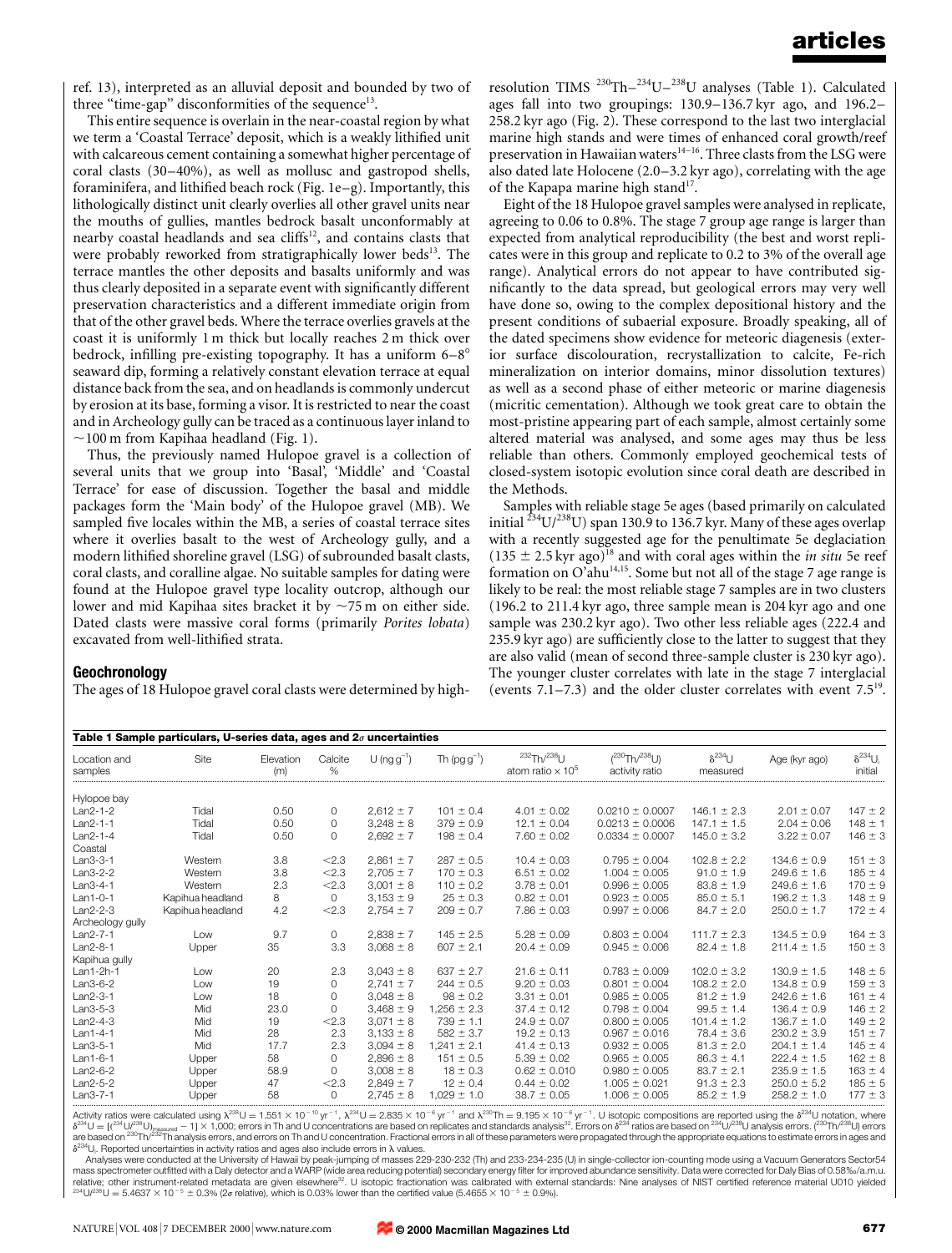The remaining less reliable ages (243 to 258 kyr ago) are probably too old by  $\sim$ 15–30 kyr).

Ages of clasts are used here as indicators of general relationships and as tracers of source material to test depositional scenarios. Although the youngest clast limits the maximum age of a host stratum, clast ages are not deposit ages, as they may have had a finite age before their incorporation into a deposit, particularly if they have been reworked and redeposited from older strata. Ages in the LSG deposit in Hulopoe bay indicate that the time interval between coral death and subsequent incorporation into a potentially analogous deposit can be relatively short  $(2-3 \text{ kyr ago})$ , but this may not always be the case.

## Clast age distribution patterns

On the basis of our dating results, a single depositional event (such as the proposed giant tsunami) would require mobilization of a mixed-age assemblage of corals from one source (almost certainly the bay floor fronting the deposits). Age relationships within the MB (that is, material unconformably mantled by the coastal terrace) can be used to discriminate single-deposit versus multiple-deposit scenarios. Rationally, a single-depositional event (a giant tsunami) should not produce statistically significant clast age sorting and should be distinguished from non-catastrophic, sequential deposition of strata by lack or presence of such sorting.

We used standard probability and statistical hypothesis-testing methods to investigate whether the observed clast-age distribution could have been derived from a single clast assemblage. Clast distribution was examined using spatial domains defined by geography and stratigraphy within the MB. Calculated probabilities are not likely to have been biased by sampling deficiencies because the proportion of dated clasts relative to those collected from each of the spatial domains  $(33–56%)$  was not significantly different from the overall analysis rate of 42%. Overall, two-thirds of the Hulopoe gravel coral clasts are stage 7 (broadly) and one-third are stage 5e (regardless of whether the coastal terrace samples are included). We can use this as a source clast population or assume equal numbers of both ages and the result is the same, so long as the source clast pool is large.

Strong age sorting trends by height in the section and relative elevation of deposition are observed. There is a natural break in ages (Fig. 1a and b) distributed throughout the gravels at about 2 m height from the gully floors ( $<$ 2 m, 90% of the clasts are stage 7, 10% are stage 5e;  $>2$  m elevation, 100% are stage 5e). The probability of this sorting arrangement from a large pool of stages 7 and 5e clasts is 1 in 10,000 (0.01%). Within the present sample set, no



Figure 2 $2^{230}$ Th $234$ U $238$ U data for Hulopoe gravel coral clasts. Closed-system evolution curves with different initial  $^{234}$ U/ $^{238}$ U (given as  $\delta$  values of 150, 175 and 200) and isochrons through the data field (dashed lines) are also shown. Data are plotted as ellipses centred on the data points and extending in the x- and y-directions to encompass  $2\sigma$ analytical errors in  $(^{230}Th/^{238}U)$  and  $\delta^{234}U$ . Symbol fill patterns as in Fig. 1.

stage 5e samples were collected over 30 m in elevation. There is again less than 0.01% probability that a single event could have divided clasts into the observed populations of  $>$ 30 m (100% stage 7) and  $<$ 30 m (56% stage 5e, 44% stage 7). If the clast ages are separated into four populations (on the basis of height from gully floor, above/ below 2 m, and elevation, above/below 30 m), the probability that the observed sorting was derived from a single event diminishes to 3 in 100,000.

The number of dated samples is relatively small, but we tested the statistical significance of these sample populations using the null overlap hypothesis for mean ages and variances with the Student's  $t$ -distribution for small sets (95% confidence limit). Our results demonstrate that these probabilities are derived from valid distinct populations. Mean ages in the sample groups  $\leq$  2 m and  $\geq$  2 m from gully floor, and in the sample groups  $\leq$ 30 m elevation,  $\geq$ 2 m from base and  $>30$  m elevation,  $<$ 2 m from base could not have been drawn from the same original sample population because their upper and lower t-distribution limits do not overlap. Thus both height in section and combined height in section plus depositional elevation are robust groupings for deposit discrimination using clast ages. By contrast, mean ages of samples in the  $>30 \text{ m}$  and  $<$ 30 m groups do overlap at the 95% confidence limit, indicating that depositional elevation alone is not a robust discriminant.

We conclude that the degree of stratigraphically controlled clast age sorting is incompatible with deposition of the entire package of gravels in a single event (tsunami or otherwise), invalidating the main premise of the giant wave hypothesis. On the basis of the 95% confidence level statistics, additional clast ages are unlikely to change the observed sorting, and thus the multi-event result (although they might extend the geographical coverage of the stage 5e strata). The geological significance of this clast age distribution is that the 2 m horizon within the MB correlates with the top of the basal units in the lower-elevation portions of the gullies studied. No datable samples were recovered from the intervening alluvial stratum, yet all samples at higher MB stratigraphic levels are stage 5e aged. Thus clasts in strata above and below 2 m were derived from fundamentally different source material (specifically, stage 5e versus stage 7 reef). The change in source materials aged  $\sim$ 70 kyr apart suggests a considerable time break between deposition of the basal layers (followed by erosion, soil formation, alluvial deposition and additional soil formation<sup>13</sup>) and the stage 5e layers. Only stage 7 samples were found in the upper elevation outcrops. Their stratigraphic relationship to the lower elevation basal units is unclear but they may be the source beds of stage 7 clasts (via down slope reworking after their original deposition).

#### Formation of the Hulopoe gravel

Besides that of the giant wave hypothesis, other studies have used geochronology to explain subaerial exposures of bioclastic sediments found throughout Hawaii<sup>14,15,20,21</sup>. Late Quaternary uplift in the high central Hawaiian Islands was used to rationalize nowemergent in situ reef deposits on O'ahu<sup>14,15</sup>. Also, uplift was proposed $21$  from a broad range of electron-spin resonance (ESR) ages of coral clasts at 5-30 m elevation on O'ahu (9 at 122 to 562 kyr ago) and 10-70 m elevation on Moloka'i and Lana'i (27 at 170 to 303 kyr ago, 2 at 140 to 146 kyr ago, and 1 at 37 kyr ago). Clast ages in both previous Lana'i studies<sup>4,21</sup> were determined by relatively imprecise methods and were not meaningfully tied to the geologic origins of the beds where they were sampled. Although ages differ, neither previous study documented an age progression through the Hulopoe gravel<sup>21</sup>.

Other authors have also discussed whether the giant wave could have formed all or part of the Hulopoe gravel<sup>2,4,10,13,21-23</sup>. Even before the present data were obtained there were difficulties with the giant wave model: analogous modern deposits have not been observed (most tsunami deposits are significantly thinner, containing primarily sand-sized grains and few boulders $24$ ); the Hulopoe gravel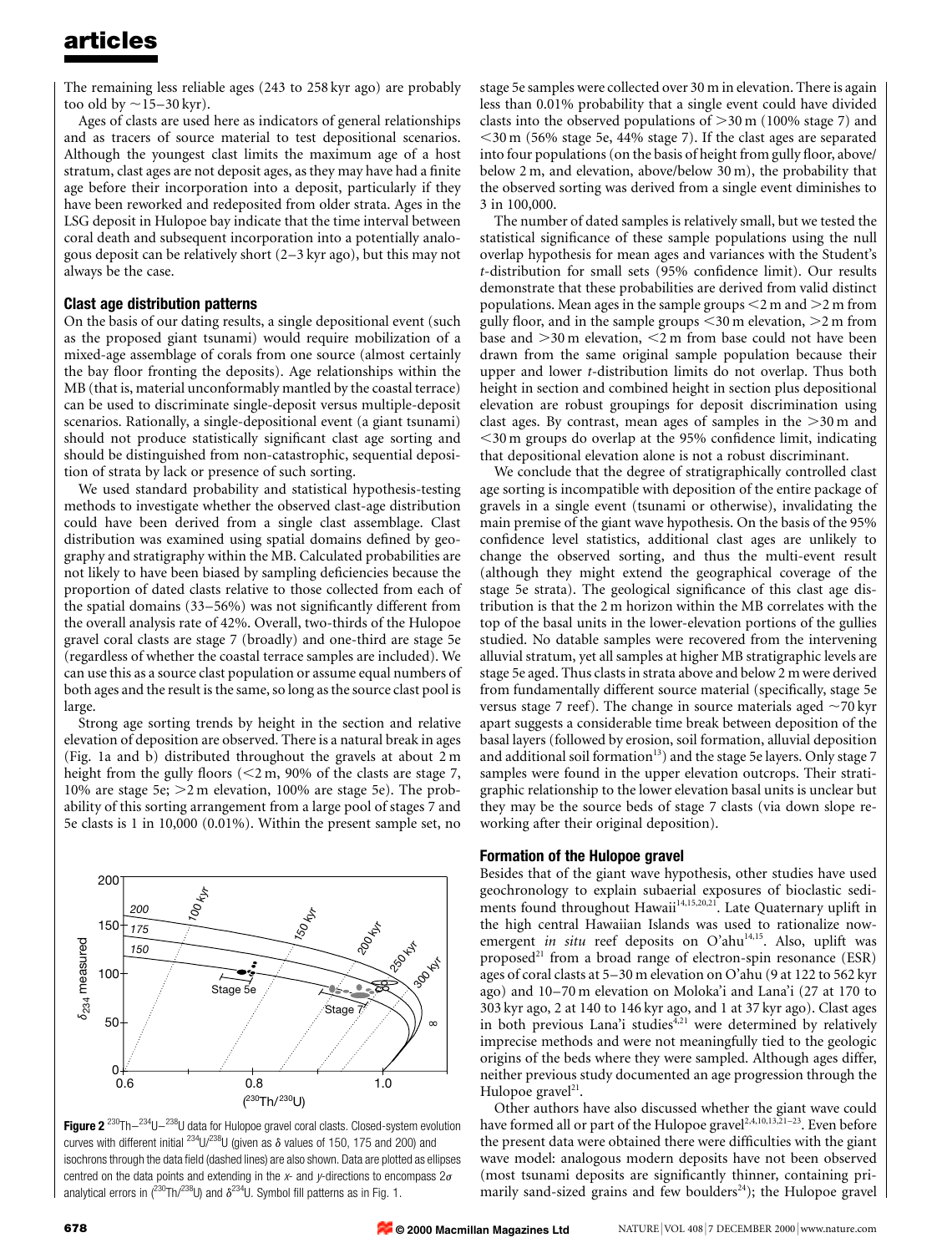contains numerous different deposition facies; tsunami models do not predict such large run-up heights from likely Hawaiian landslides; and the volume of living and dead coral just offshore of Lana'i is a small fraction of that required to instantaneously form a similar deposit today. There are also two ways to explain clast size  $observation<sup>23</sup>$  in the Moloka'i gravels (up-gully diminishingmean coral clast sizes and abundances at constant basalt clast sizes and at increasing abundances). One explanation is that clast size variations reflect coral mobilization from a point source (an offshore reef) and "distal" fining as a tsunami wave decelerated across the landscape, leaving basalt clasts unsorted because they were not point-source-derived<sup>23</sup>. But this sorting can also be rationalized in a second way, by a variable-energy depositional environment (for example, approaching a beach from offshore), wherein the less robust coral clasts are preferentially fragmented, resulting in diminished sizes and abundance up the energy gradient, without affecting basalt clasts. In fact, it is difficult to envisage how the tsunami mechanism would size-sort corals and yet not sort denser basalt clasts of the same size modes.

We recognize the significance of large mass-wasting events in

shaping the Hawaiian landscape (see citations in refs 8, 10, 21) and the probability that such events sometimes result in tsunamis. However, the difficulties noted above and our data, which require several depositional events, oblige us to take a uniformitarian approach and reconsider the geologically plausible explanation that the Hulopoe gravel resulted primarily from more benign littoral deposition and relative sea-level change, as originally proposed<sup>1,3</sup>. Such a scenario allows for large storms or normal tsunamis to have deposited local pockets of high-energy strata in the gravels.

Potential histories of the Hulopoe gravel should allow for two depositional events separated by  $\leq 70 \,\text{kyr}$  (that is, the clast age differences between the basal unit and stratigraphically higher gravels in lower Kapihaa and Archeology gullies), as well as a second time gap of undetermined length preceding coastal terrace deposition. These histories should also consider the modern shoreline depositional environment, which has unconsolidated gravels with clasts of similar size, shape and type populations at the mouths of most gullies, extending to  $\sim$ 4 m above and to several metres below mean sea level. The proximal LSG deposit at about the modern mean sea level (composed of Holocene corals, dated here



Figure 3 Age-elevation relationships for Hulopoe gravel coral clasts. a, Plot of age and present elevation above sea level. **b**, Composite section of Kapihaa and Archeology gully samples superimposed on the cross-sectional topography (vertical exaggeration is 5 times). Symbol types and fill patterns as in Fig. 1. The coastal terrace is shown as white bricks. Two scenarios (A and B) for forming the deposits are also shown in  $c$  and  $d$ (outcrop thicknesses have been exaggerated vertically by 100% to make them easier to

see; axes are as in b). Scenario A is the giant tsunami hypothesis. Scenario B involves sea-level variations and recent uplift of Lana'i. Arrows depict downslope reworking of the deposits. Only relative sea levels are given, as this scenario takes place in the context of both rising/falling sea levels and uplift of the island (the later of which has an unknown time-elevation pathway). Fill patterns for deposits in  $\mathbf{b}-\mathbf{d}$  are the same as in Fig. 1f.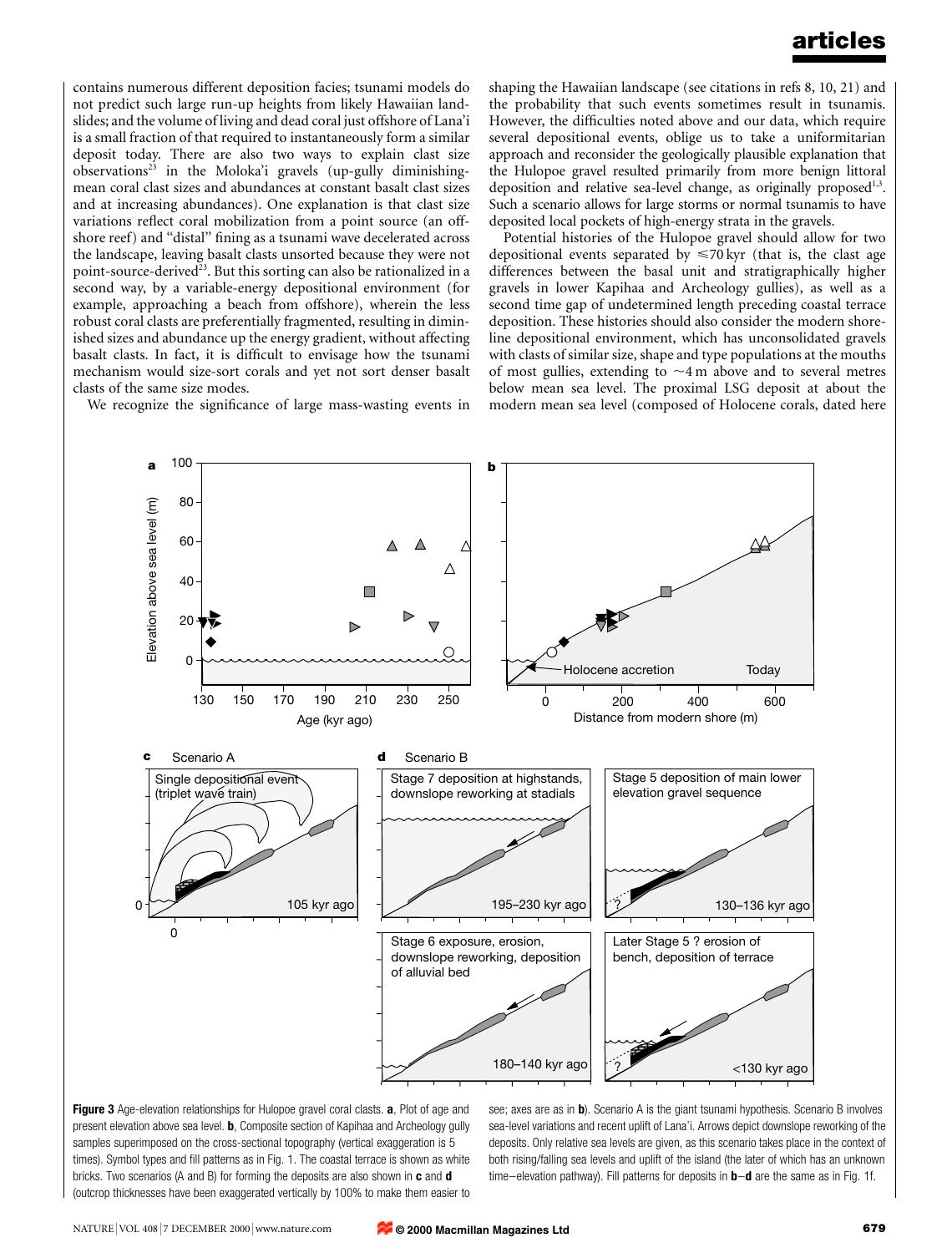at  $2.5 \pm 0.5$  kyr ago, and older basalts) probably formed in an analogous environment to some Hulopoe gravel beds.

One scenario (Fig. 3) is that coral-bearing conglomerates were deposited, possibly over a range of upper and lower shoreface elevations, as sea level reached a maximum during the stage 7 deglaciation, and subsequently lithified. Like today, the stage 7 shoreline deposition was probably localized within relief at preexisting gully mouths and laid down as a thinner veneer on interfluves. Our maximum mapped extent of coral-bearing conglomerate was 63 m (in Kapihaa gully), although it is possible that it extended further upslope in the past. As sea level retreated, some stage 7 material was re-worked down slope, accompanied by new deposition, to form the lower elevation basal layers. On the basis of the maximum elevation difference today between in situ stage 7 reef  $(-15 \text{ m})^{16}$  and clastic deposits  $(15 \text{ m})$  containing stage 7 corals at Kahe point, O'ahu<sup>20</sup>, we would expect to find remnants of in situ reef at lower elevations in Kapihaa gully today if it had existed in the past. Either it has been completely eroded or a large fringing reef never existed.

Following sea-level retreat, the basal deposit was partially eroded, an alluvial deposit was emplaced, sea levels subsequently rose to the stage 5e interglacial maximum, and the next sequence of gravels were deposited, again primarily filling preexisting topography. These attain a maximum elevation of 25 m in our sample set, which is some 18 m higher than the *in situ* stage 5e reef on O'ahu today14,15. After the maximum stage 5e interglacial, the terrace sequence was deposited over both gravel-filled gullies and bare basalt headlands. Clast type<sup>13</sup> and age populations indicate that it probably contains upslope alluvium. The time gap is difficult to determine, but the terrace is probably also a stage 5 deposit, possibly a prograding bed from the 5e regression, as no younger clasts were found. The large proportion of sand-size marine fossils, abundant corals and macrofaunal shells, strong cementation and beach rock clasts are consistent with deposition in a marine littoral environment.

Although the Hulopoe gravel is consistent with transgressiveregressive sea-level cycles, its vertical extent is significantly greater than sea-level change over the period and clearly implies that the island has been uplifted. Taking into account the range of estimated global stage 7 and 5e sea levels  $(-6 \text{ m to } +9 \text{ m and } +2 \text{ to } +8 \text{ m},$ respectively)<sup>15,25-27</sup>, maximum elevations of stage 7 and 5e outcrops in Kapihaa gully today suggest mean uplift of  $0.23-0.29$  and  $0.15 0.22$  mm yr<sup> $^{-1}$ </sup>, respectively. The ranges depend on uncertainty in maximum elevations, palaeo sea levels, and depositional depths. These rates are means derived from one time-elevation point but the data do not require that uplift be a smooth function in time. These rates are lower than previous estimates (0.33 mm yr<sup>-1</sup>)<sup>21</sup>, are  $\sim$ 3-5 times that of O'ahu $^{14,15,21}$ , and are at the low end of the Sumba Island, Indonesia, range  $(0.2-0.5 \text{ mm yr}^{-1}$ ; ref. 11).

There are a number of potential causes for Late Quaternary uplift of tectonically active Lana'i (which experienced one of the largest historical Hawaiian earthquakes, the  $M = 7.0$  earthquake of 1871 (ref. 28)). We do not discuss them in detail here, but two viable mechanisms are lithospheric flexure of the Pacific plate in response to volcanic loading on the Big Island<sup>29,30</sup> and isostatic rebound following mass redistribution in large landslides<sup>31</sup>. Isostatic rebound can cause uplift of  $1-100$  m using a range of plausible landslide volumes<sup>31</sup>. Likewise, uplift can be plausibly modelled at Lana'i and Moloka'i by lithospheric flexure within reasonable bounds on elastic plate thickness and on the local rheology of the lithosphere/asthenosphere, the time-dependence of volcanic loading on the Big Island, and the potential effect of the Molokai fracture zone (P. Wessel, personal communication). Notably, flexure models predict a steep increase in subsidence approaching the Big Island, such that it and parts of southern Maui can be subsiding while Lana'i, Moloka'i and O'ahu are uplifting. Thus, tidal gauge evidence originally used to dismiss emergent sea level deposits on Lana'i<sup>2,4</sup> is

not necessarily applicable.

Although great landslides are a common part of the evolution of Hawaiian volcanoes and probably result in tsunamis of some sort, we here present evidence that the Hulopoe gravel was not deposited in a single event. This invalidates the basic premise of the original giant wave hypothesis<sup>2,4</sup>. Rather than being the type deposit of a mega-tsunami with a 375-m run-up, we propose that coral clast ages, gravel stratigraphy, and facies variations within these gravels record a multi-event/multi-environment sequence of normal littoral and alluvial deposition. Additional work is required to fully parametrize the uplift and subsidence history of the Pacific plate around Hawaii, although the magnitude of uplift proposed here is not unreasonable. Despite the present analysis, controversy about other subaerial fossiliferous sediments in Hawaii might continue, as the sedimentary records are difficult to interpret in the field. Future study could focus on the less fully understood aspects of the proposed alternative model for deposition during eustatic sealevel variations and vertical movement of Lana'i, or on other plausible depositional scenarios consistent with the geological and geochronological observations. M

#### Methods

Sample chips ( $\sim$ 2 g) were taken from coral clasts that appeared to be largely pristine in all or part of their interiors (discernible skeletal structure, visual lack of secondary precipitates and/or extensive discoloration). In all, 50 corals were sampled at 8 sites; 36 of these were fresh enough to screen for mineralogical purity. Chips were physically cleaned under a binocular microscope, ultrasonically washed/leached with ultra pure water and  $0.05$  M HNO<sub>3</sub> in a clean room, dried under filtered air, and powdered in a synthetic corundum mortar. Powdered splits were analysed for aragonite and calcite abundance by X-ray diffractometry. Calcite was fully resolved from baseline at 2.3% and only samples with <2.3% calcite were analysed for U-series isotopes. One `acceptability threshold' exception was made (Lan2-8-1, with 3.3% calcite) because landscape grading subsequently destroyed the sampling locale.

Th and U were separated and purified from the bulk sample by anion exchange methods<sup>32</sup>. Samples were weighed, dissolved in 0.5 M HNO<sub>3</sub>, centrifuged to remove any insoluble (non-carbonate) material, spiked with calibrated 229Th and 233U tracers, evaporated to dryness, fumed in ultra pure aqua regia, evaporated to dryness, and equilibrated and dissolved into 500  $\mu$ l of 7.5 M HNO<sub>3</sub> for Th and U separation. Th and U concentration and isotopic composition analysis was by high precision thermal ionization mass spectrometry of samples loaded on Aquadag carbon on outgassed single Re filaments. Total procedural blanks were  $1-5$  pg U,  $5-10$  pg Th. U-series results are reported in Table 1 using parentheses to denote activity ratios. Data uncertainties are discussed in Table 1.

Ages were calculated using<sup>33</sup>:  $1 - (^{230}Th/^{238}U) = e^{-\lambda 230T} - (\delta_{234}/1,000)$  $(\lambda_{230}/(\lambda_{230} - \lambda_{234}))$  $(1 - e^{(\lambda 234 - \lambda 230)T})$ . A detrital Th correction<sup>15</sup> was not applied because corrections assuming Th/U of a Hawaiian tholeiite as detritus are smaller than analytical errors. Age reliabilities were investigated with geochemical tests for closed-system isotopic evolution since coral death, including evidence of diagenesis (recrystallization to and/or secondary deposition of calcite), U content, Th/U ratio,  $^{234}$ U/ $^{238}$ U, and initial  $^{234}$ U/ $^{238}$ U (calculated assuming closed-system evolution with:  $\delta^{234}U = \delta^{234}U_ie^{-\lambda 234T}$ )<sup>33</sup>. Calcite content ranges from 0 to 3.3% but calculated ages and other U-series parameters are not correlated with it. U content ranges from 2.61 to 3.47 p.p.m.—comparable to other Hawaiian corals (for example, 2.3 to 3.4 p.p.m. for  $>$  30 last interglacial corals<sup>15</sup>). Th/U ratios are variable (4.4  $\times$  10<sup>-6</sup> to 4.1  $\times$  10<sup>-4</sup>) and may indicate some detrital Th addition or U loss (for example, Th/U in Atlantic Ocean sea water<sup>34</sup> is  $3.7 \times 10^{-5}$ ), but even our highest Th/U value is well within the range of Th/U in pristine corals from localities worldwide<sup>26,27,33,35</sup>, and calculated age does not correlate with Th content or Th/U.

Age-corrected 234U/238U in a coral should compare to that of modern sea water if the coral has remained chemically closed since death and if  $^{234}$ U/ $^{238}$ U in sea water has remained constant since formation.  $\delta^{234}U$  in modern corals and  $\delta^{234}U_i$  in Holocene corals are typically indistinguishable from the modern seawater value (see refs 32 and 33; K.H.R., unpublished work). Elevated  $\delta^{234}U_i$  observed in some older corals probably indicates open-system behaviour<sup>11,16,26,36</sup> (although it has been suggested that  $234$ U/ $238$ U in sea water may have differed in the past<sup>36</sup>). Most workers apply a working definition of <sup>230</sup>Th-<sup>234</sup>U-<sup>238</sup>U age quality based on  $\delta^{234}$ U<sub>i</sub> relative to modern: 145–150 is considered highly reliable, 150-160 or 165 is moderately reliable, and  $\delta^{234}U_i > 165$  is less reliable $^{11,15,35}.$  These ranges are somewhat arbitrary because acceptable  $\delta^{234}$ U<sub>i</sub> varies with how and when open-system behaviour occurred and the absolute age of the sample, and because not all open-system events that modify  $\delta^{234}U_i$  also affect sample age<sup>27,36</sup>. All of the Holocene Lana'i samples, 4 of 6 stage 5e samples, and 3 of 12 stage 7 samples have modern  $\delta^{234}$ U<sub>i</sub> values; this supports an essentially constant  $^{234}$ U/<sup>238</sup>U in sea water over the past  $250 \text{ kyr}^{37}$  and suggests that samples with elevated  $\delta^{234}U_i$  have been variably compromized. There is a clear inverse correlation of age and U content in the Lana'i stage 7 samples, suggesting U loss from the oldest samples (most probably leached by meteoric water without associated calcite recrystallization, consistent with the arid environment and lack of significant ground water in the deposits today). Contemporaneous *in situ* redeposition of  $\delta^{234}U_i$  and  $\delta^{234}U_i$  and  $\delta^{234}U_i$